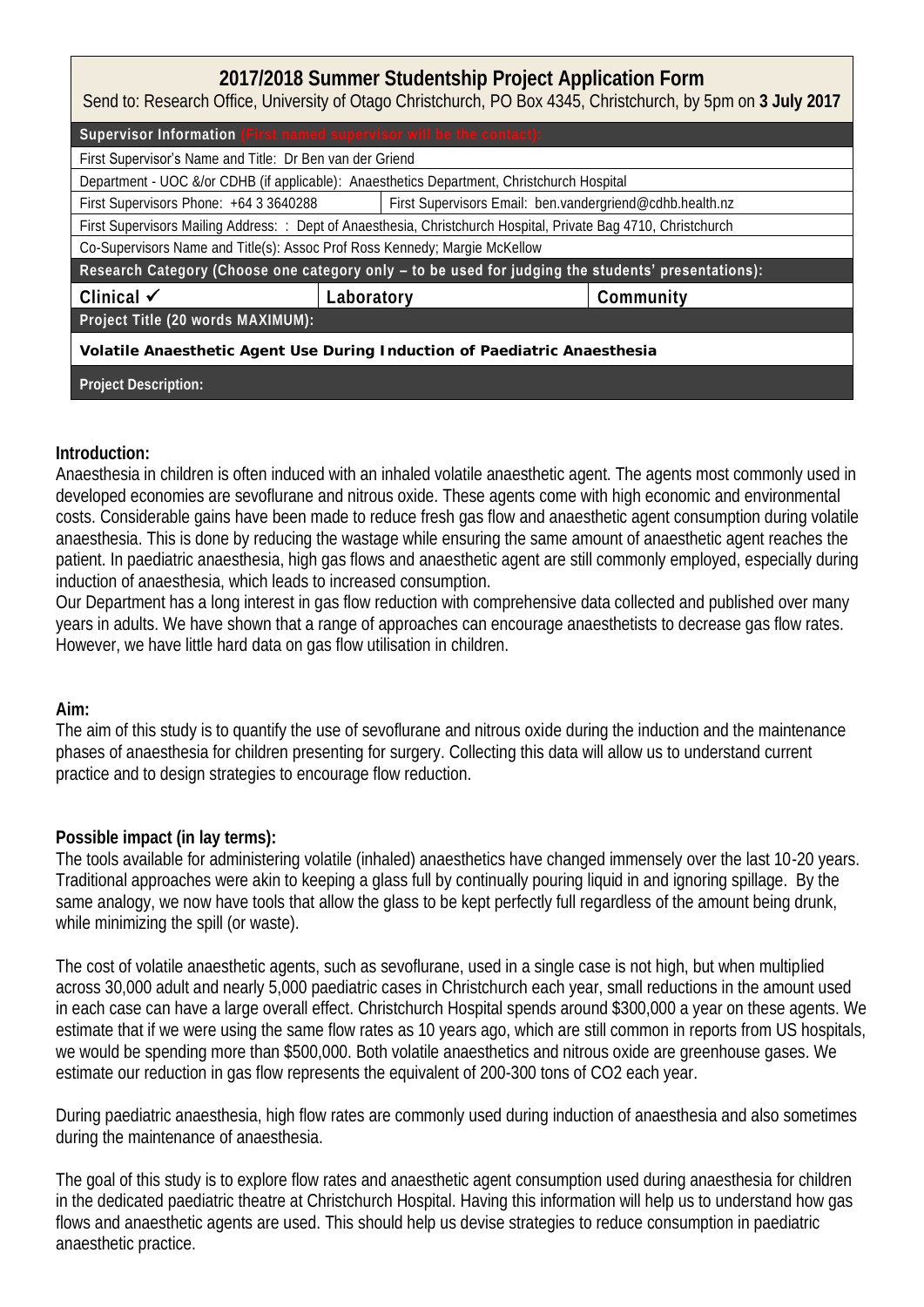## **Method**:

Children (12 months to 18 years old) presenting for surgery, over a 6-8 week period in Operating Theatre 2 at Christchurch Hospital, having anaesthesia using inhaled (volatile) agents, will be included in this observational study. There will be no change to the anaesthetic.

We will record the gas flows and amount of agent sevoflurane and nitrous oxide consumed in both the induction room and the operating theatre, along with patient demographics (age, weight and physical status score & ethnicity), and duration of anaesthesia. Anaesthetic consumption is logged by the machine and can be downloaded after each case.

From this data we will be able to explore gas flows and agent usage at different phases of the anaesthetic. We will compare this to our existing adult and limited paediatric data sets.

Our Summer Student will be responsible for downloading the relevant recorded drug data from operating theatre machines and for helping analyse and compare results.